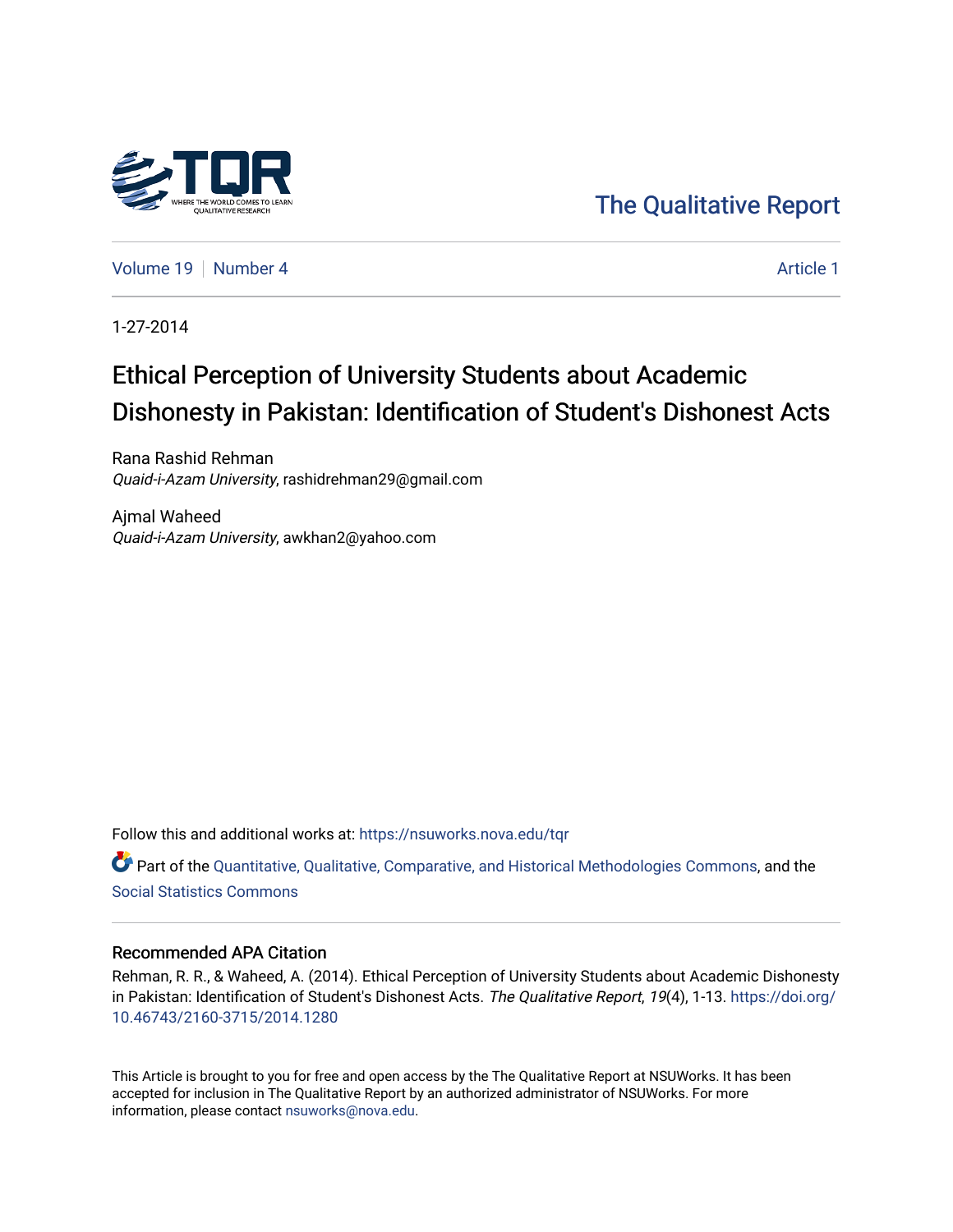# **Qualitative Research Graduate Certificate** Indulge in Culture Exclusively Online . 18 Credits **LEARN MORE**

# Ethical Perception of University Students about Academic Dishonesty in Pakistan: Identification of Student's Dishonest Acts

# Abstract

The current research work aims to explore major activities performed by the university students during academic misconducts and their perception regarding such activities. The study further explores the ethical limits drawn by the students about academic dishonesty. Case study methodology is utilized in this research. Sixty-one post graduate and doctoral students were interviewed. Pattern analysis is conducted to analyze the information received through structured interviews of the participants. Study founds the key activities through which students are involved in such misconducts and make a comprehensive agreement on academic dishonesty that has become the normal part of life in education system of Pakistan. Furthermore, students opined that these activities are ethically wrong habits and may be avoided.

# Keywords

Academic Dishonesty, Perception, Ethics, University Students

# Creative Commons License



This work is licensed under a [Creative Commons Attribution-Noncommercial-Share Alike 4.0 License](https://creativecommons.org/licenses/by-nc-sa/4.0/).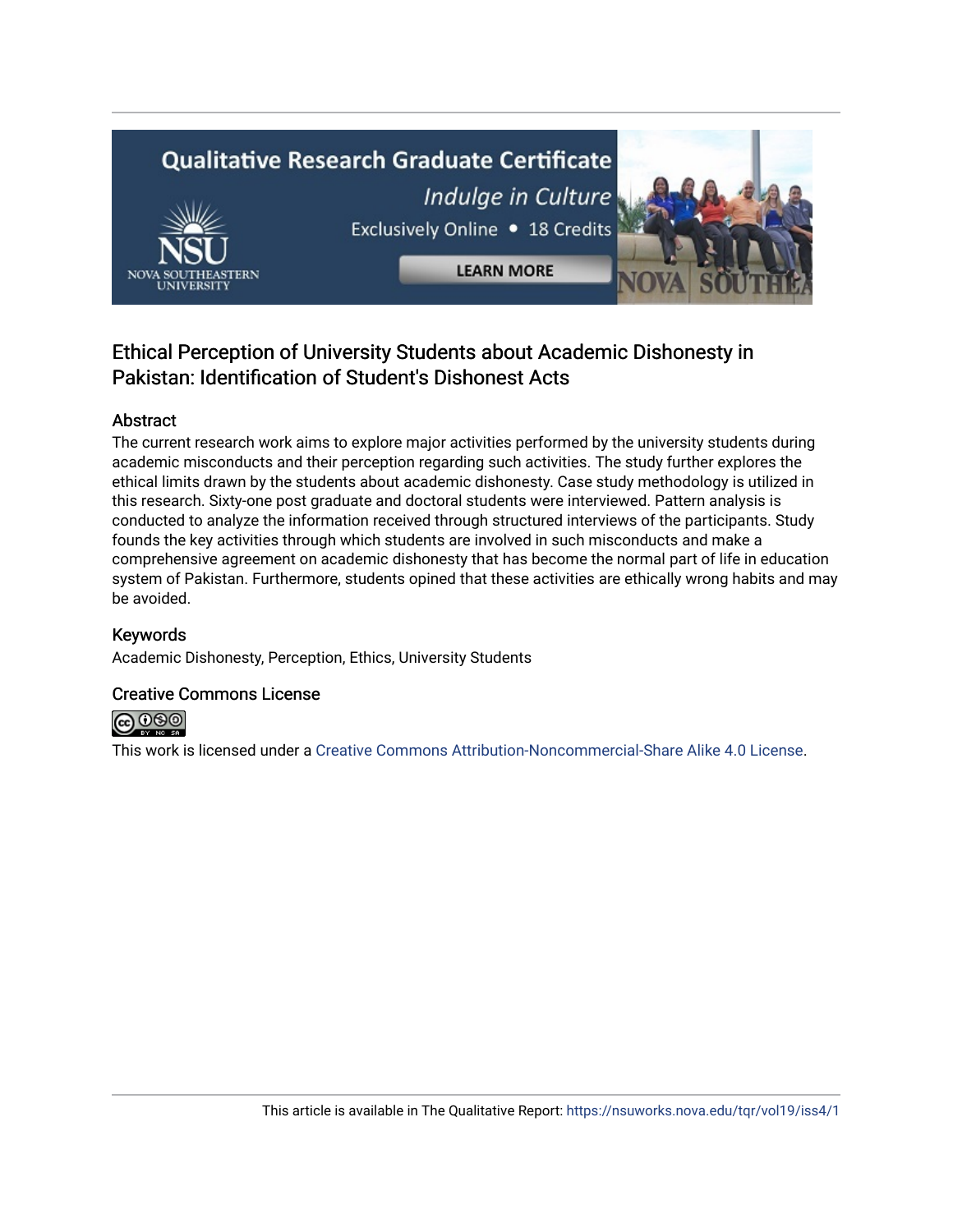*The Qualitative Report* 2014 Volume 19, Article 7, 1-13 http://www.nova.edu/ssss/QR/QR19/rehman7.pdf

# **Ethical Perception of University Students About Academic Dishonesty in Pakistan: Identification of Student's Dishonest Acts**

Rana Rashid Rehman and Ajmal Waheed Quaid-i-Azam University, Islamabad, Pakistan

*The current research work aims to explore major activities performed by the university students during academic misconducts and their perception regarding such activities. The study further explores the ethical limits drawn by the students about academic dishonesty. Case study methodology is utilized in this research. Sixty-one post graduate and doctoral students were interviewed. Pattern analysis is conducted to analyze the information received through structured interviews of the participants. Study founds the key activities through which students are involved in such misconducts and make a comprehensive agreement on academic dishonesty that has become the normal part of life in education system of Pakistan. Furthermore, students opined that these activities are ethically wrong habits and may be avoided. Keywords: Academic Dishonesty, Perception, Ethics, University Students*

## **Introduction**

Education has become an important factor of every individual for survival in this competitive era. There are thousands of higher education institutes around the world that provides quality education to their respective students. In Pakistan, there are about 140's higher education institutions that impart quality education to the students (www.hec.gov.pk). The major focus of these institutions is to provide opportunity to the individuals to be resource personnel for the country. However, these institutions in departing quality education among which academic dishonesty in an important one have faced numerous problems. Academic dishonesty has become a major issue in higher education institutions in Pakistan and this activity has an increasing trend day-by-day (Nazir & Aslam, 2010). To address this fact, the emphasis of this paper is on the ethical perceptions of students about academic dishonesty and intensity (sample basis) of students involved in academic misconducts through various activities. The paper is in five sections, which deal in turn with defining problem statement, defining and exploring major categories of ethical perceptions in the literature about academic dishonesty, setting objective of the study, description of sample, measures and results. The paper rounds off by exploring the major categories of ethical perceptions about academic dishonesty.

#### **A Review of Literature**

Academic dishonesty can be defined as "students attempt to present others' academic work as their own" (Jensen, Arnett, Feldman, & Cauffman, 2002). It includes many activities such as cheating (seeking help from peers) on examination, copying other student assignment, plagiarism, collaborating with others on individual assignments and using unauthorized material during examination (Hughes, Julia, & McCabe, 2006). Academic dishonesty as a concept and its increasing trend can be traced from the last decades as Drake (1942) argue that academic dishonesty among college students reaches up to 23%. Though, the reported rate of cheating is 49% in 1960 (Golden, 1960). One of the studies including survey of five thousand students conducted by Bowers in 1963 founds that three out of four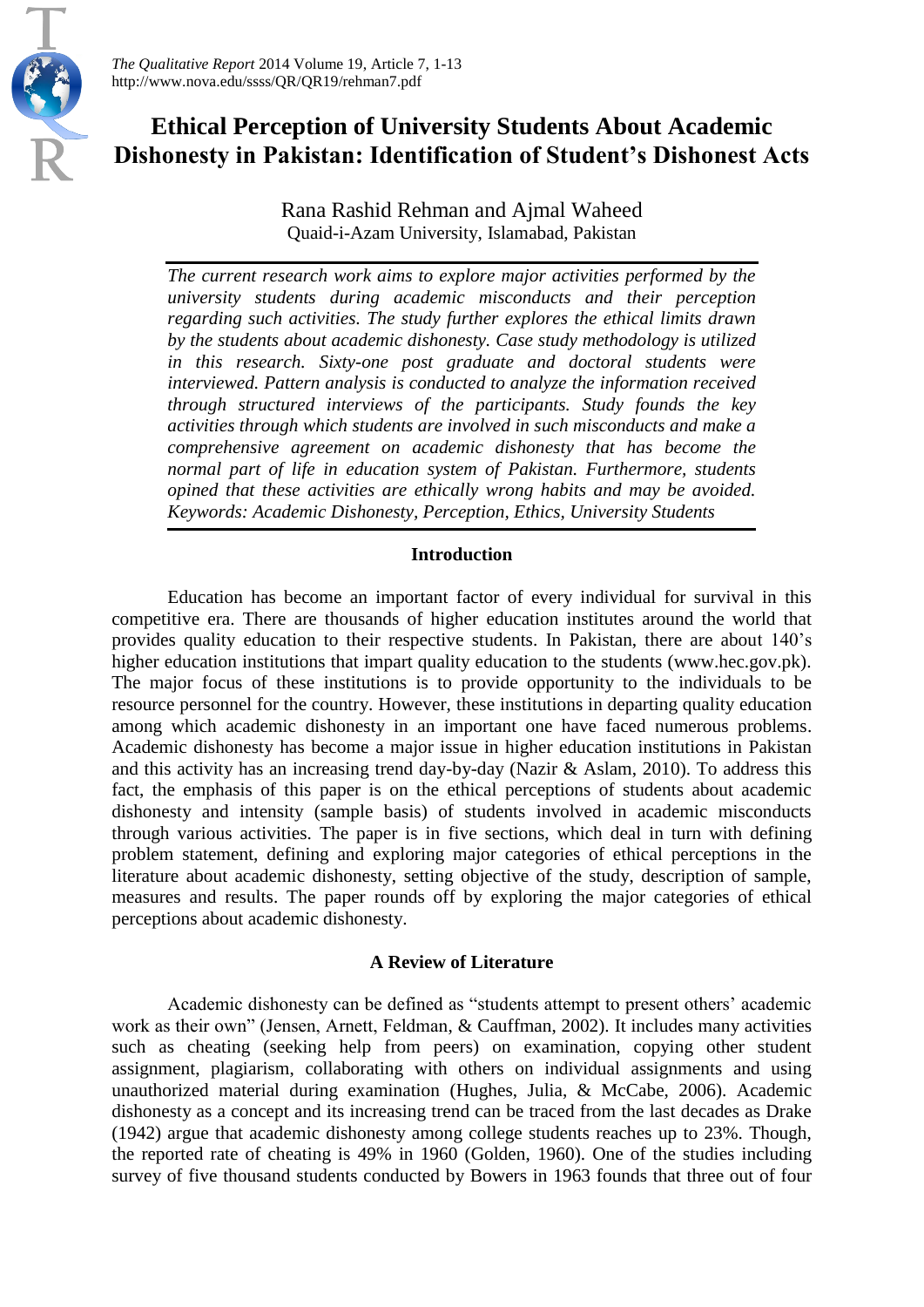students are involved in at least one type of academic dishonesty activities (McCabe & Trevino, 1996). In 1992, Researcher found that 74% college students engage in cheating behavior (Jendrek, 1992) and this behavior growing day-by-day as Graham et al. (1994) reported rate of cheating is 90% (among 94 college students in UK) in 1994. They further conclude that the type of cheating behavior is varied and the most common cheating behavior is cheating during test hours and plagiarism from books and articles. The overall perceptions of researchers about academic dishonesty at educational institutions have become a chronic problem. Interestingly, there is a widely held belief among majority of students despite differences in academic ability, age and background that Cheating has become a normal part of life (Baird et al., 1980). A study by Harding (2001) founds that students have widely held belief that they are less involved in cheating activities as compared to their peers. Researcher such as Hall and Kuth (1998) concludes that student cheats due to lack of material information and laziness and they are more involved in cheating activities if social norms (peers attitudes, awareness of academic rules and regulations) are more supportive (Whitley et al., 1999).

Academic dishonesty consists of a number of activities among which one of the most important activities is plagiarism. Plagiarism as defined in Collins Dictionary of the English Language (Hanks, 1979), plagiarisis 'the act of plagiarising', which means use of appropriate ideas or passage from other's work. It includes literary theft, copying the ideas of others without crediting them.

The concept of plagiarism is not limited up to students but it can also be found in the field of journalism (Lieberman, 1995) and politics (Perin, 1992). However, more specific to knowledge industry, the important task of the knowledge industry is to handle information obtained from different sources so, the scope of plagiarism in academic institution is high than other fields. In academics, plagiarism involves many activities such as copying other author's writing without acknowledgement by PhD students (Morgan & Thomson, 1997) or copying the student's work by their respective supervisors (Smith, 1995) etc. According to Park (2003), students are involved in plagiarism activities in the following four main ways:

- a. "Stealing material from another source and passing it off as their own for example:
	- i. Buying a paper from a research service, essay bank or term paper mill (either pre-written or specially written),
	- ii. Copying a whole paper from a source text without proper acknowledgement,
	- iii. Submitting another student's work, with or without that student's knowledge (e.g., by copying a computer disk).
- b. Submitting a paper written by someone else (e.g., a peer or relative) and passing it off as their own.
- c. Copying sections of material from one or more source texts, supplying proper documentation (including the full reference) but leaving out quotation marks, thus giving the impression that the material has been paraphrased rather than directly quoted.
- d. Paraphrasing material from one or more source texts without supplying appropriate documentation categories academic dishonesty as Normal part of life" (Park, 2003, p. 475)

In the context of Pakistan, being collectivistic culture of society, people are more conscious about their self-respect and self-esteem. That is why, it is an unethical to ask directly a student about cheating and plagiarism and identify him as a cheater. It is in this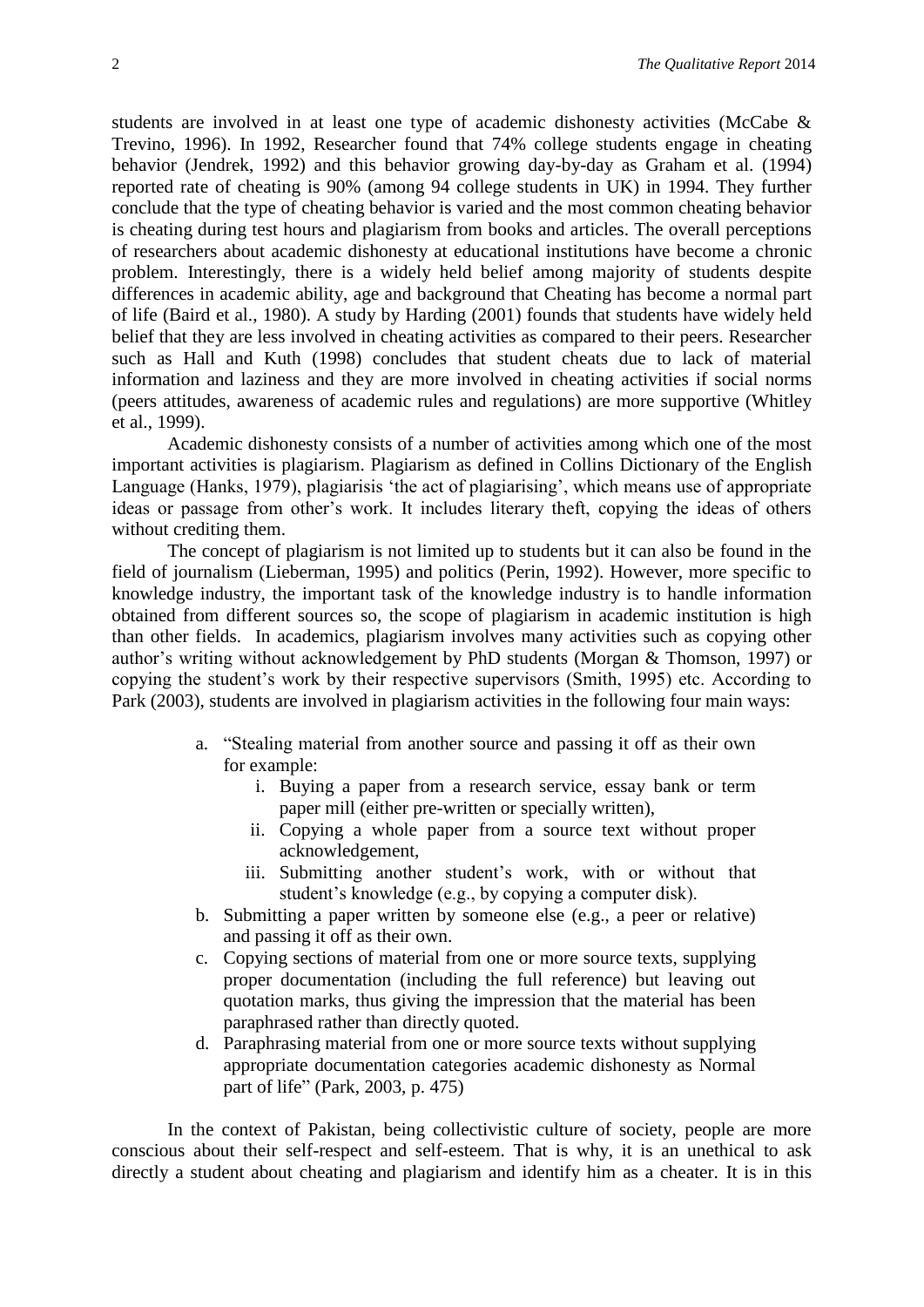context, this study has replace the term cheating and plagiarism into an ethical acceptable language such as seeking help from peers during examination, collaborating with others on individual assignments, and seeking help from internet during assignment preparation. In terms of the resources of plagiarism, this study take Internet as a single source of plagiarism which means that how students indulge in plagiarism activities while using Internet facility. In the literature of ethical perception of the students about academic dishonesty, different forms of student's perception are used which can be broadly defined in terms of following three categories:

#### **Academic Dishonesty considered as normal part of life**

Academic dishonesty as argued by the students has become the normal part of life. As, Baired (1980) support this argument and founds that 85% students feel that cheating is a normal part of life and students are more acceptable toward this through supportive behavior by their peers. Researcher such as Harding (2001) also reported that 95% of students believe that they are less involved in cheating activities as compared to their peers.

#### **Academic dishonesty as Ethically Wrong**

Grimes (2004) reported that while more than 85 percent of the US students (40 percent of the transitional economies students) believed that cheating in college/university is ethically wrong. Based on Grimes study, present research utilizes this category in the present study, which means whether the university students of Pakistan consider academic dishonesty as an ethically wrong behavior, or not?

#### **Academic dishonesty as nevertheless acceptable**

Grimes (2004) also concludes that 49 percent felt it was nevertheless acceptable which mean that although Academic Dishonesty is an unethical practice but they do it even knowing to it. Based on this finding by Grimes (2004), another category of student's perception is used in the present study.

#### **Objectives of the Research**

The study has two major objectives

- a) To get knowledge about the key acts of academic dishonesty and their intensity at university level.
- b) To explore the ethical perceptions of students about academic dishonesty.

#### **Methodology**

This is an exploratory study. The case study strategy is utilized to explore the perception and ethical precincts of students about seeking help from peers during examination, collaborating with others on individual assignments, and seeking help from internet during assignment preparation. The core reason to select case study strategy is to deeply determine the perceived behavior of the students that what they think about academic dishonesty and how they get involved in such deeds. That is, to explore whether it is an ethical or unethical practice? Whether Pakistani culture and social norms are supportive towards these activities or not?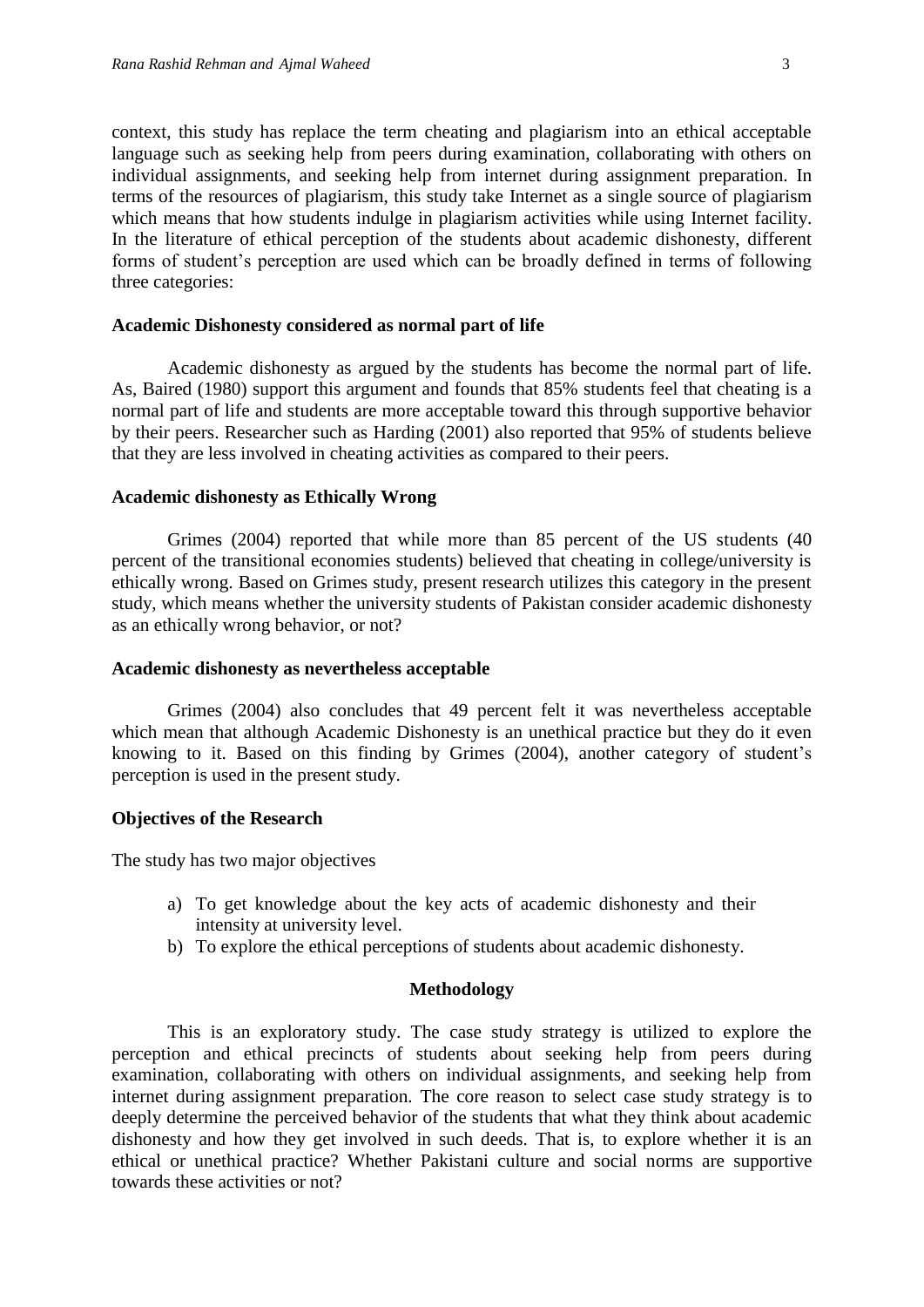#### **Sample**

As mentioned above, case study methodology is used in the present research, and the participants consist of students at Quaid-i-Azam University, Islamabad, Pakistan. The sample size consists of 61 respondents. Post graduate and doctoral students are selected for the case study because they have rich information and experience regarding such activities due to high qualification level and high number of years spends on education. The study has limited generalizability because of the case study methodology however; it has considerable level of analytical generalizability due to qualified participants of postgraduate students in the context of Pakistan.

#### *Ethical considerations***:**

Asking students to expose whether they have cheated lift up many ethical considerations. Among these are, (i) respect for the rights of students and higher authorities, (ii) issues and asking questions during interview in a way that appropriate data can be collected. For that reason, prior approval from the university administration and appointments for interviews is taken. This also ensures the voluntary participation of students.

#### **Data Collection**

Personal interview method is selected to collect data from the students about academic dishonesty. The selection of personal interview method is based on two reasons:

- 1) To get detailed information about the academic dishonesty.
- 2) Respondents are easy to access for personal interviews.

The help of other students are taken to assist during interview to ensure the validity of data. However, pictures were taken during interview to further enhance the reliability and generalizability of the study.

#### **Protocol**

Personal interview are utilized as method of the research study and following steps has taken during data collection process.

- a) Appointment for interview time.
- b) Clearly inform the respondent about nature of the study.
- c) Ensures the confidentiality of information provided by respondent.
- d) Make suitable arrangements (environmental setting) for conducting interviews.
- e) A team consist of two members interview the respondents (approximately 30-40 minutes).
- f) After interviewing researcher summarize the interview.
- **g)** Interview schedule for respondents (4 students per day)
	- a. Time: 6:00 –10:00 pm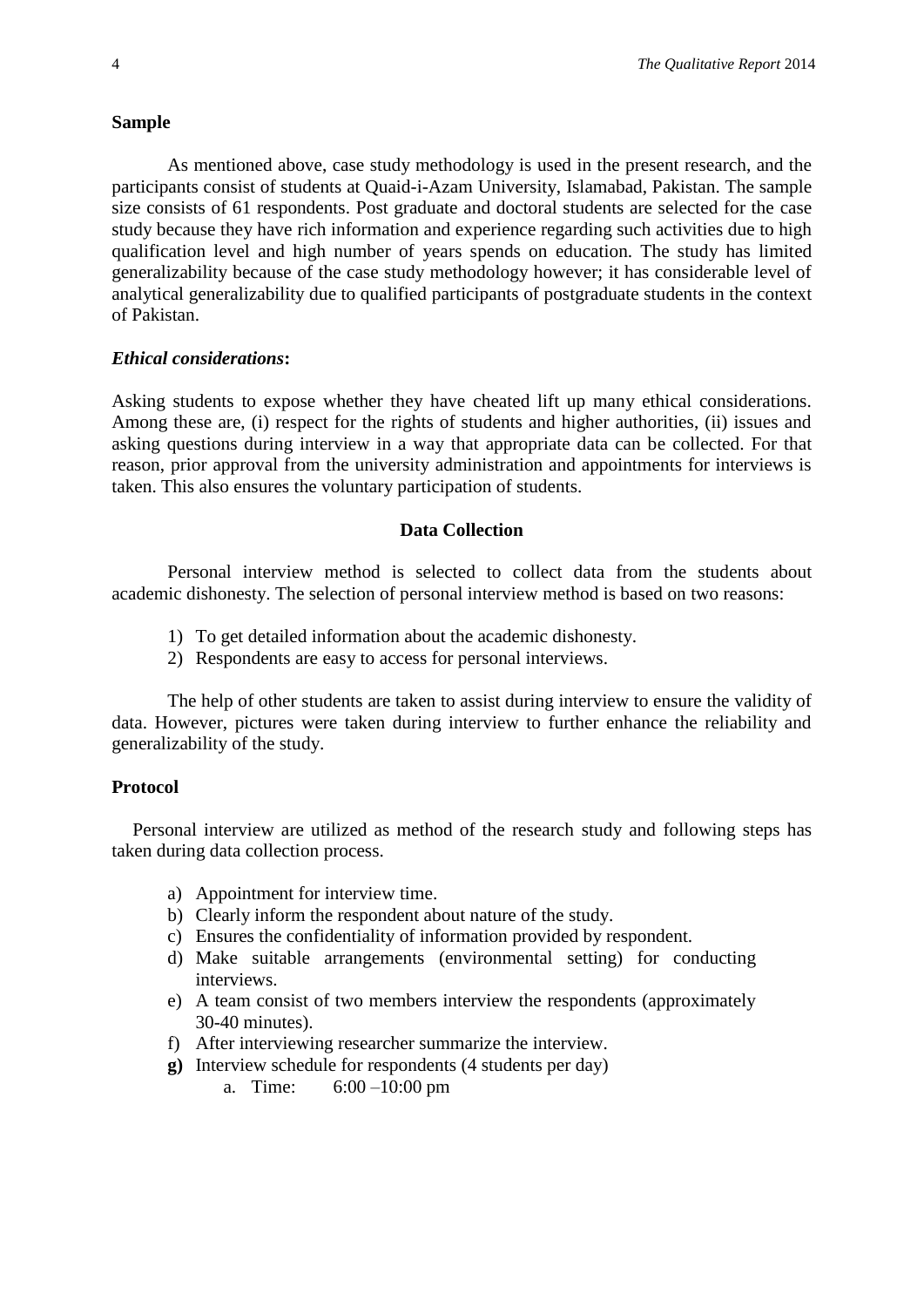# **Measurements**

After basic inquiry regarding personal profiles, structured interviews based on the following question are performed.

#### **Preliminary questions**

- a) Have you ever make help of your colleague during exam hours? If yes, How?
- b) Have you ever sought help from your colleague during exam hour? If yes, How?
- c) Have you ever help out your friend on his individual assignment? If yes how?
- d) Have you ever sought help from colleague about individual assignment? If yes, how?
- e) Have you ever take help from internet resources while making assignment? What kind of resources accessed? How it is presented in assignment (through referencing or not)?
- f) How do you see these practices in our society?
- g) In an ethical manner, how do you perceive about such practices?
- h) How do you perceive these activities in a fair manner?
- i) Is there anything else you would like to add?

#### **Participants**

Respondents are the university student of Quaid-i-Azam University, Islamabad. As from Table 1, sixty one students are interviewed having following demographic and educational backgrounds along with visual images of some students to ensure the reliability of the interviews.

#### **Table 1**

*Demographical Characteristics of the Respondents*

| <b>Age Group</b> | <b>Qualification and Subject area</b> | Total number of years spend in education | Number of<br>respondents |
|------------------|---------------------------------------|------------------------------------------|--------------------------|
| $21 - 25$        | M. Phil Physics                       | $16 - 18$                                | 19                       |
| $21 - 25$        | M. Phil Statistics                    | $16 - 18$                                | 8                        |
| $21 - 25$        | M. Phil Electronics                   | $16 - 18$                                | 5                        |
| $21 - 25$        | M. Phil Physics                       | 19-20                                    | 4                        |
| $21 - 25$        | M. Phil Bio Chemistry                 | 19-20                                    | $\overline{4}$           |
| $21 - 25$        | M. Phil Chemistry                     | $16 - 18$                                | 3                        |
| $26 - 30$        | M. Phil Physics                       | $16 - 18$                                | 3                        |
| $26 - 30$        | M. Phil Physics                       | 19-20                                    | $\overline{c}$           |
| $26 - 30$        | M. Phil Chemistry                     | $16 - 18$                                | $\overline{c}$           |
| $26 - 30$        | M. Phil Bio Chemistry                 | $16 - 18$                                | 2                        |
| $26 - 30$        | PhD                                   | $21 - 22$                                | $\overline{c}$           |
| $21 - 25$        | M. Phil Chemistry                     | 19-20                                    |                          |
| $21 - 25$        | M. Phil Statistics                    | 19-20                                    |                          |
| $21 - 25$        | M. Phil Electronics                   | 19-20                                    |                          |
| $21 - 25$        | M. Phil Bio Chemistry                 | $16 - 18$                                |                          |
| $26 - 30$        | M. Phil Statstics                     | $16 - 18$                                |                          |
| $26 - 30$        | M. Phil Electronics                   | 19-20                                    |                          |
| $31 - 35$        | PhD                                   | $21 - 22$                                |                          |
| <b>Total</b>     |                                       |                                          | 61                       |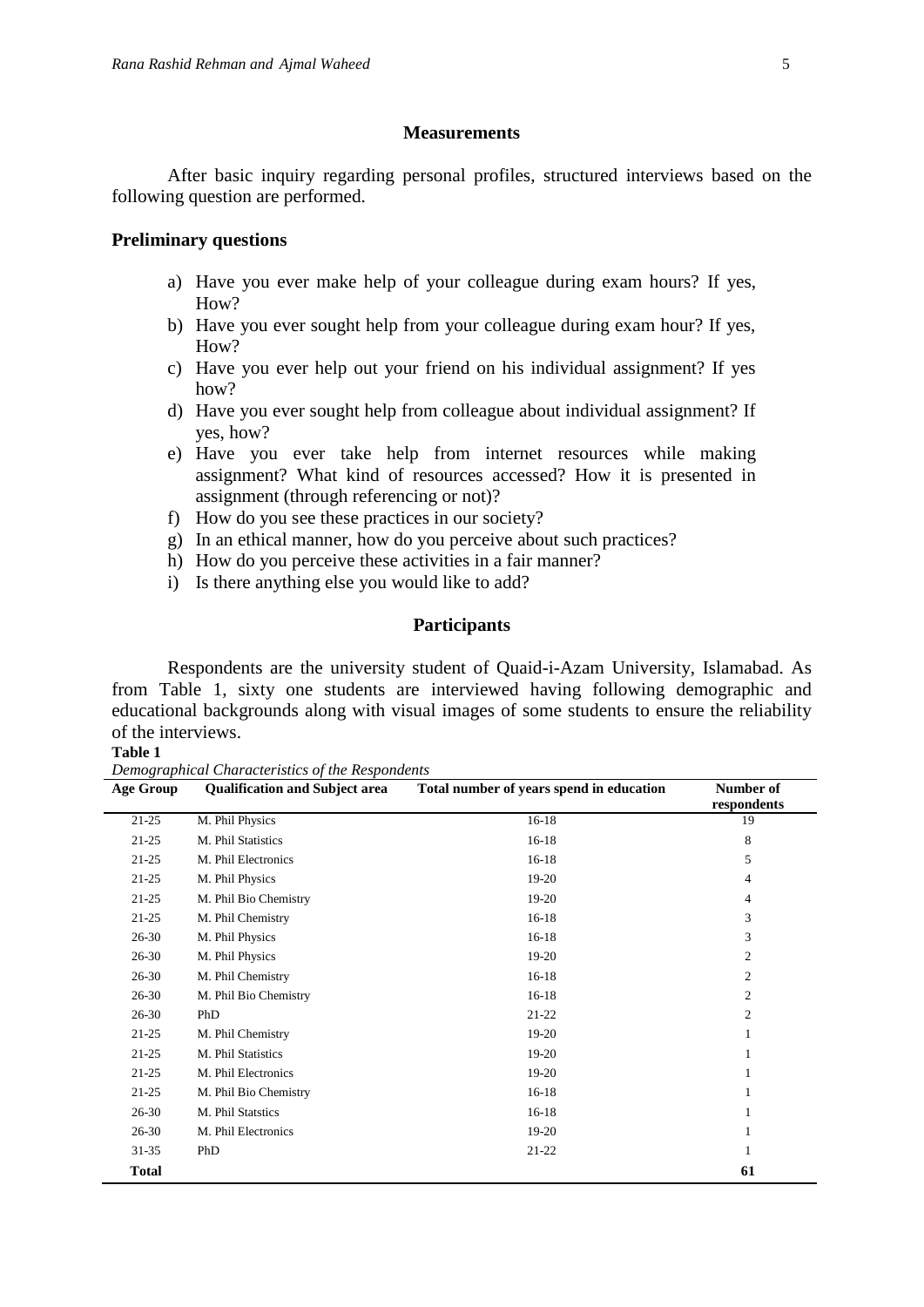An M.Phil (Chemistry) student during interview on Jun 02, 2011 (9:15 pm) An M.Phil (electronins) student during interview at study room on Jun 04, 2011 (8:16 pm) An M.Phil (Statstics) student during interview at study room on Jun 05, 2011 (9:16 pm)

#### **Figure 1** *Visual Images of the Respondents during Interviews*

# **Results**

Qualitative software (Nvivo 9) is utilized to analyze the information received from university students during the interviews. Identifying the major patterns in the data through various coding nodes as Figure 2 provides the coding similarities of all respondents based on Pearson's coefficient of correlation performs pattern analysis. The numerals at the end of each node represent the respondents by grouping them into four major clusters.

# **Figure 2**

*Coding similarities (based on pearson correlation) of sixty one students* 



Figure 3 depicts the major activities performed by the students during academic misconducts such as during exams hours, assignment preparation and using internet resources and their perception about educational dishonesty. Perception is further divided in two facets that is, (i) named perception based on ethical concerns and, (ii) general views by identifying four major codified patterns.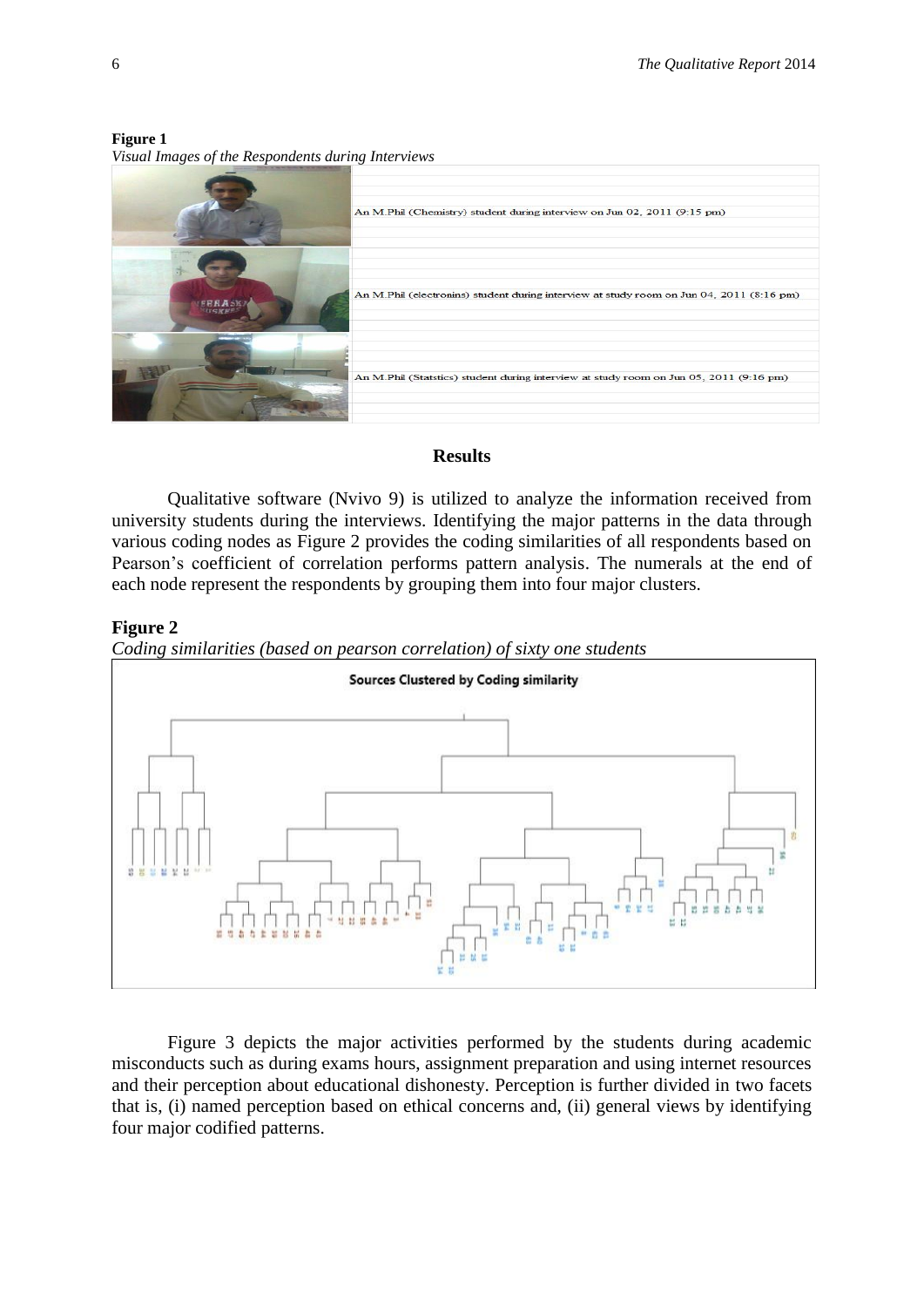## **Figure 3**

*Coding model of Academic Dishonesty*



In accordance with the interview protocol, several questions were asked during interviews. While replying to questions 1 (Have you ever make help of your colleague during exam hours? If yes, How**?**), respondents identified four broad misconducts as depicted in Figure 4 i.e., helping others by showing their paper, by providing material and through nonverbal communication while 71.5% of the respondents with age range from 21-25 and 28% with age from 26-30 years argued that they are not involved in such activities.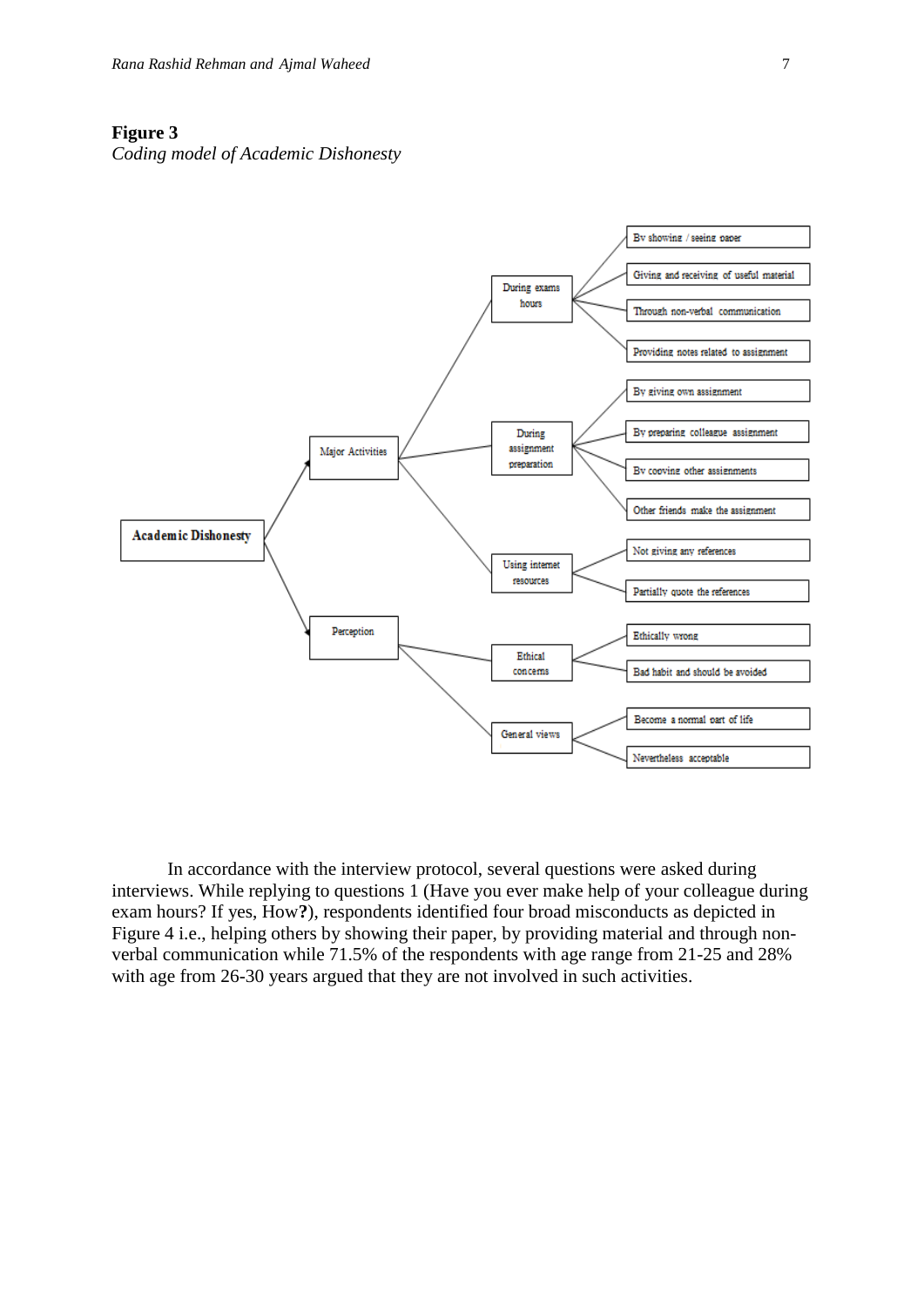

# **Figure 4** *Students Responses Regarding Question# 1*

Reflective Notes: B*y* asking leading questions during interview to get rich information. A number of students were agreed that they help out their colleagues by showing their own paper however these colleagues are their best friends and their relationships means a lot for them that is why, they took such type of risk by showing their paper during exam hours which indicates that social relationships matters a lot in such activities of academic misconduct.

In response to question 2 (Have you ever sought help from your colleague during exam hour? If yes, How?), students focused on three ways of taking help from others during exams hours which include (i) by seeing other's paper; (ii) by taking material; and, (iii) through non-verbal communication however, further description regarding this is provided in Figure 5.

# **Figure 5**

 $\overline{\phantom{a}}$ 



*Students Responses Regarding Question# 2*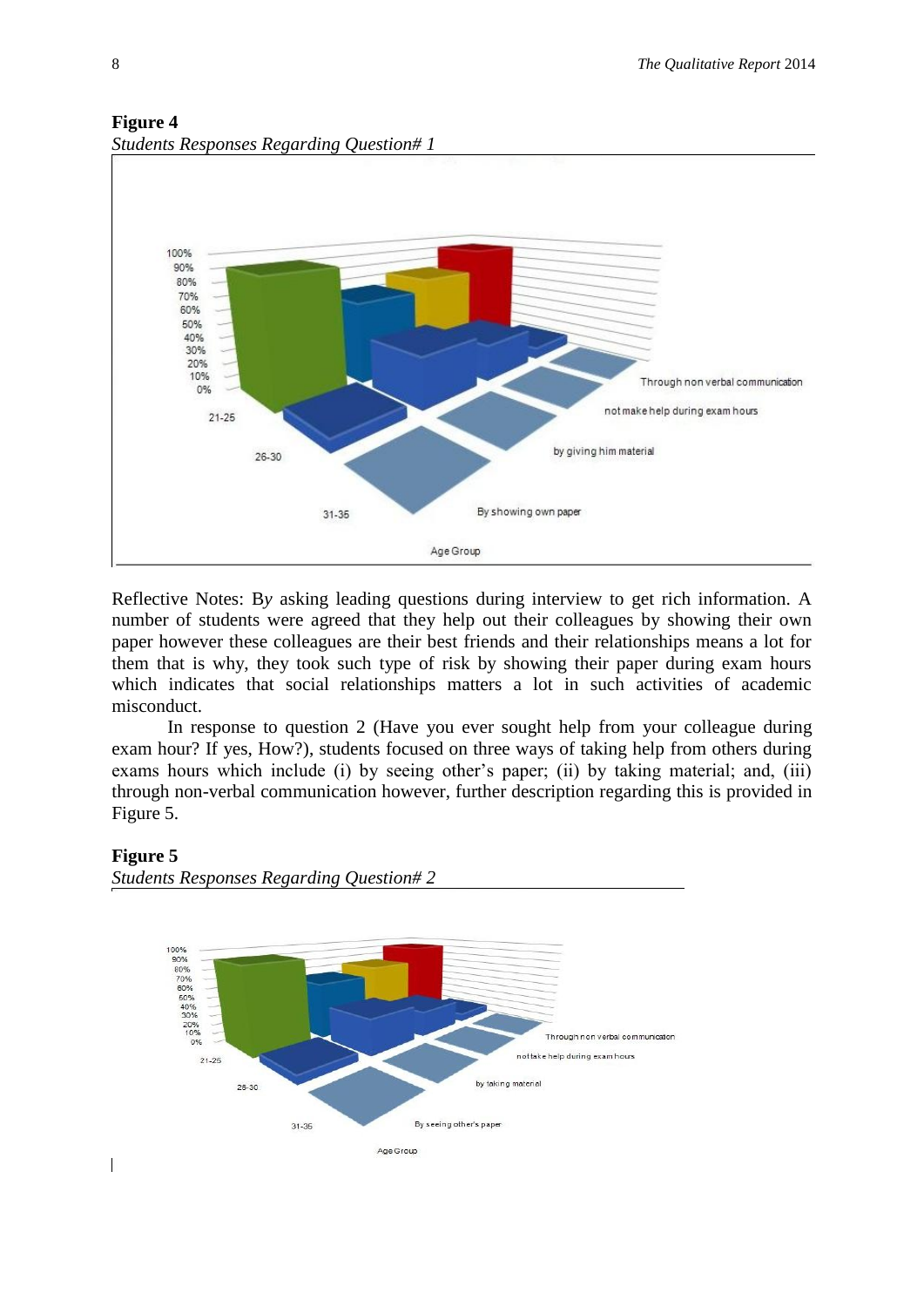Reflective Notes: When students were asked about getting help during exam hours most of the students restrict to reply because they consider it as a matter of self-respect as one of the students said to me while asking this question "Could you please skip this question?"

Queries 3 (Have you ever helped out your friend on his individual assignment? If yes how?) and 4 (Have you ever sought help from colleague about individual assignment? If yes, how?) highlight the key activities performed in assignment preparation as a part of academic dishonesty. Major activities include helping out by giving one's own assignment, by giving / taking assignments and by making colleagues assignments. However, in depth descriptive analysis of these activities with respect to respondent's age are shown in Figures 6 and 7.

## **Figure 6**



**Figure 7** *Students Responses Regarding Question# 4* 



Comparatively, in response to question 5 (Have you ever taken help from internet resources while making assignment?), a high percentage of the respondents as can be seen in Figure 8 responded that they provide proper references for the author's contents while lesser supports partial referencing and not giving any references at all.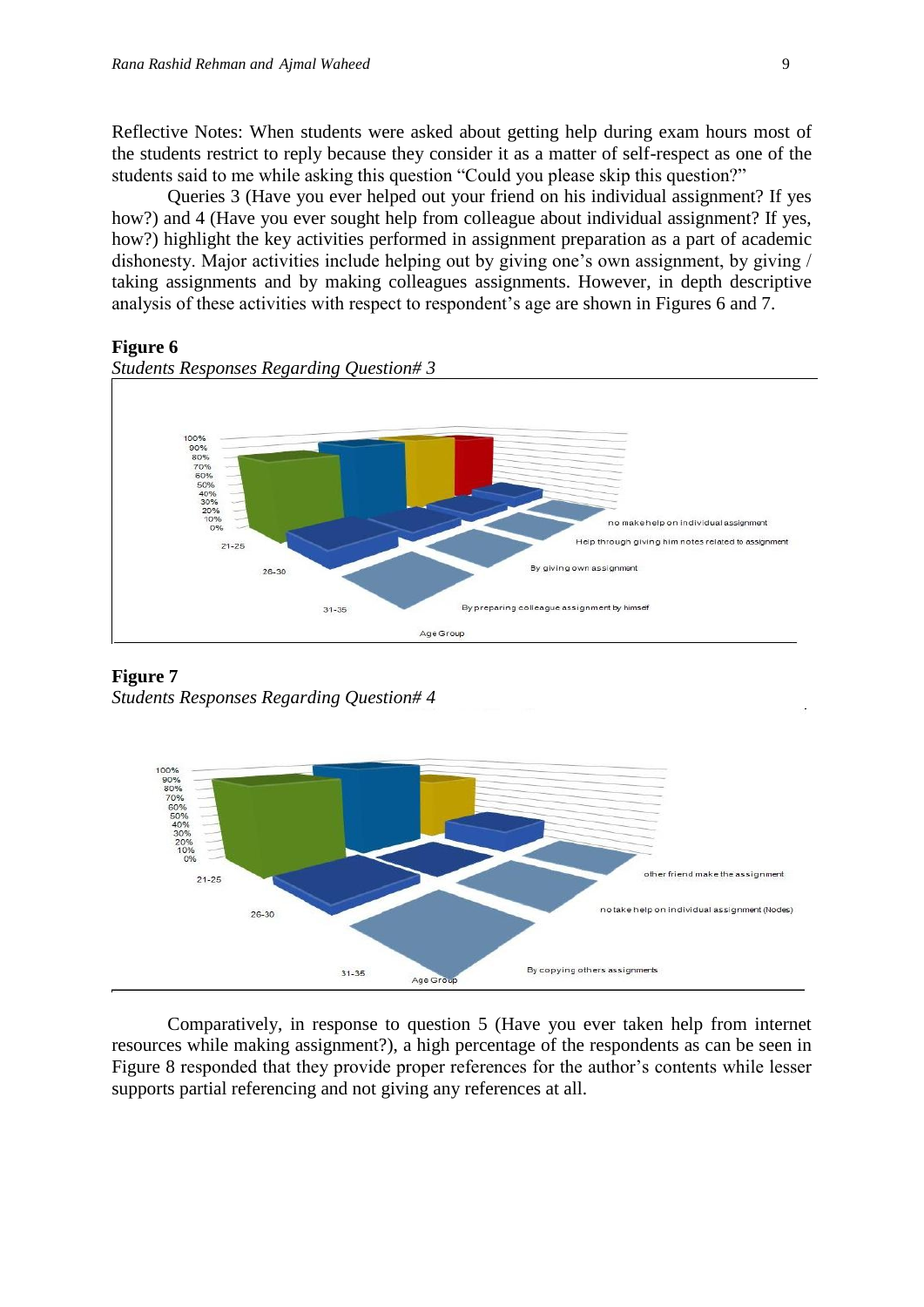

# **Figure 8** *Students Responses Regarding Question# 5*

Reflective Notes: students were agreed upon the statement that they take help from internet during assignment preparation and "copy paste" the material just because of shortage of submission time of assignments. Sometime, they are also involved in such activities of copying the material without referencing the author due to bulky number of assignments assigned to them and they have to submit them in a short span of time.

Figure 9 provides the key activities through which students are usually involves in academic dishonesty however the participants with the age range from 21 to 25 years seems to be highly involved in such misconducts as compared to participants with higher ages.



# **Figure 9**

*Major activities through which Students are Involved in Academic Misconducts*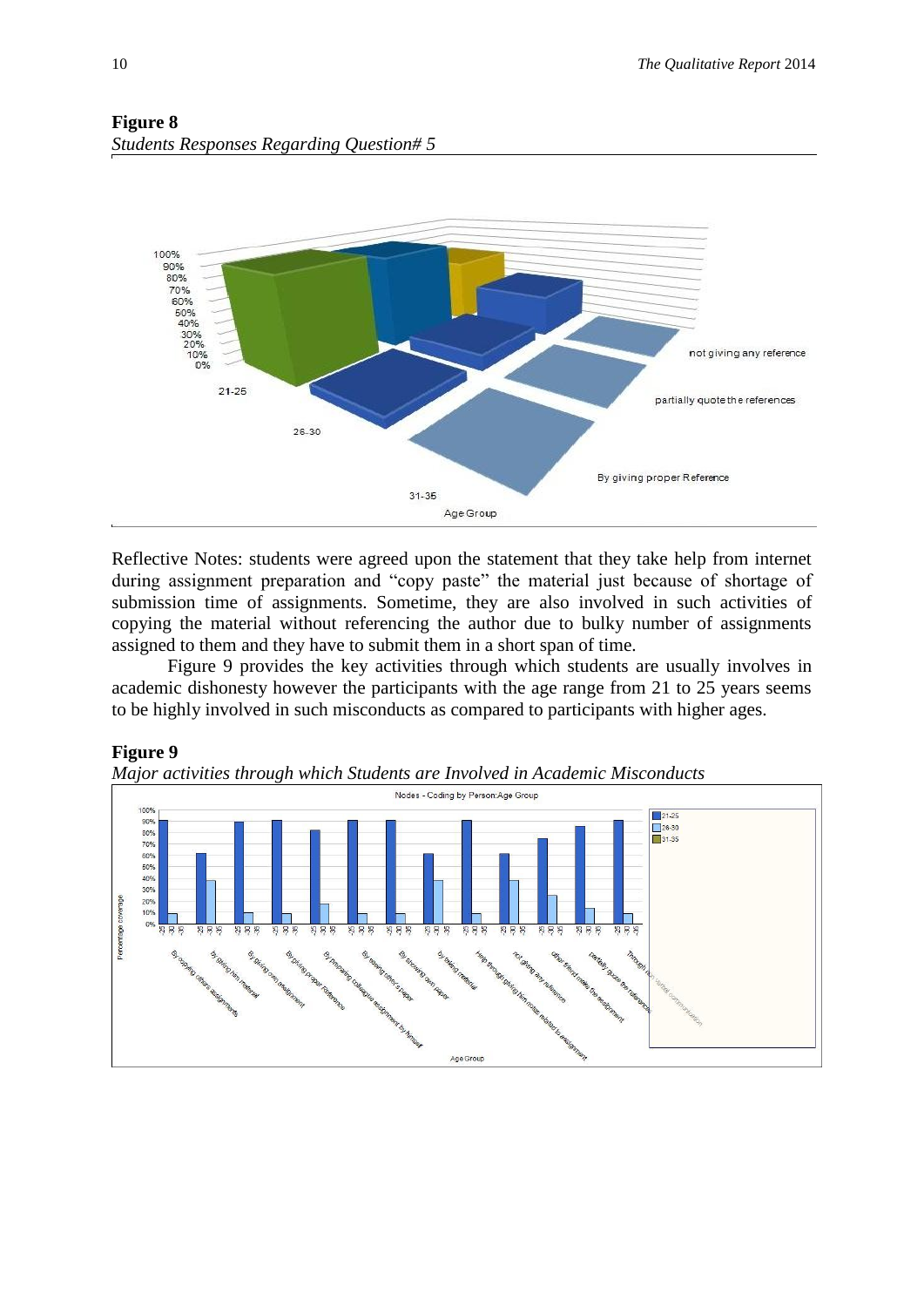#### **Perception about Academic Dishonesty**

After asking preliminary questions to identify above mentioned key activities, the students asked about the ethical perception about academic dishonesty. About 51% of the respondents having age from 21 to 35 years claimed that academic dishonesty has become the normal part of life whiles the 48% students perceived this as ethically wrong activity as illustrated in Figure 10. However, 47.5% students considered academic dishonesty as unethical but acceptable practice in the context of Pakistan and agreed upon that academic dishonesty is a bad habit and may be avoided. Despite of these activities, students are also agreed upon the fact that they involve in such activities to save their social relationships. Surprisingly, few of the respondents argued that they are involved in such activity to get respect and status from colleagues. (As one of the respondents told that "I help that person during exams only because I wish to get remembered in a good faith by him". Majority of the students who negates to involve in such activities argued that they are not involved in such activities because it is a bad habit and one of the students surprisingly comment that "I will prefer to get F (fail) Grade instead of doing cheating". Respondents are also agreed on the major issue that such activities destroyed the student abilities, creativity level and sometimes make a good and hardworking students as a dull student.



#### **Figure 10**



#### **Discussion**

The aim of the present research work is to identify the main activities through which university students are involved in academic dishonesty. This study identifies ten major activities as illustrated in Figure 3 which are commonly adopted by the students to participate in such misconducts. The second aim of this research work is to determine the ethical perception of university students about academic dishonesty. Significant numbers of students are in favor that academic dishonesty is a normal part of life but an ethically wrong activity. Such categories of ethical perceptions have already existed in literature however another category emerged through this study that is, academic dishonesty is a bad habit and should be avoided which clearly indicates that university students at Pakistan are willing to do their utmost effort not to involve in such activities. However, time constraints and relationship preferences lead the students to adopt an attitude of task completion even through unfair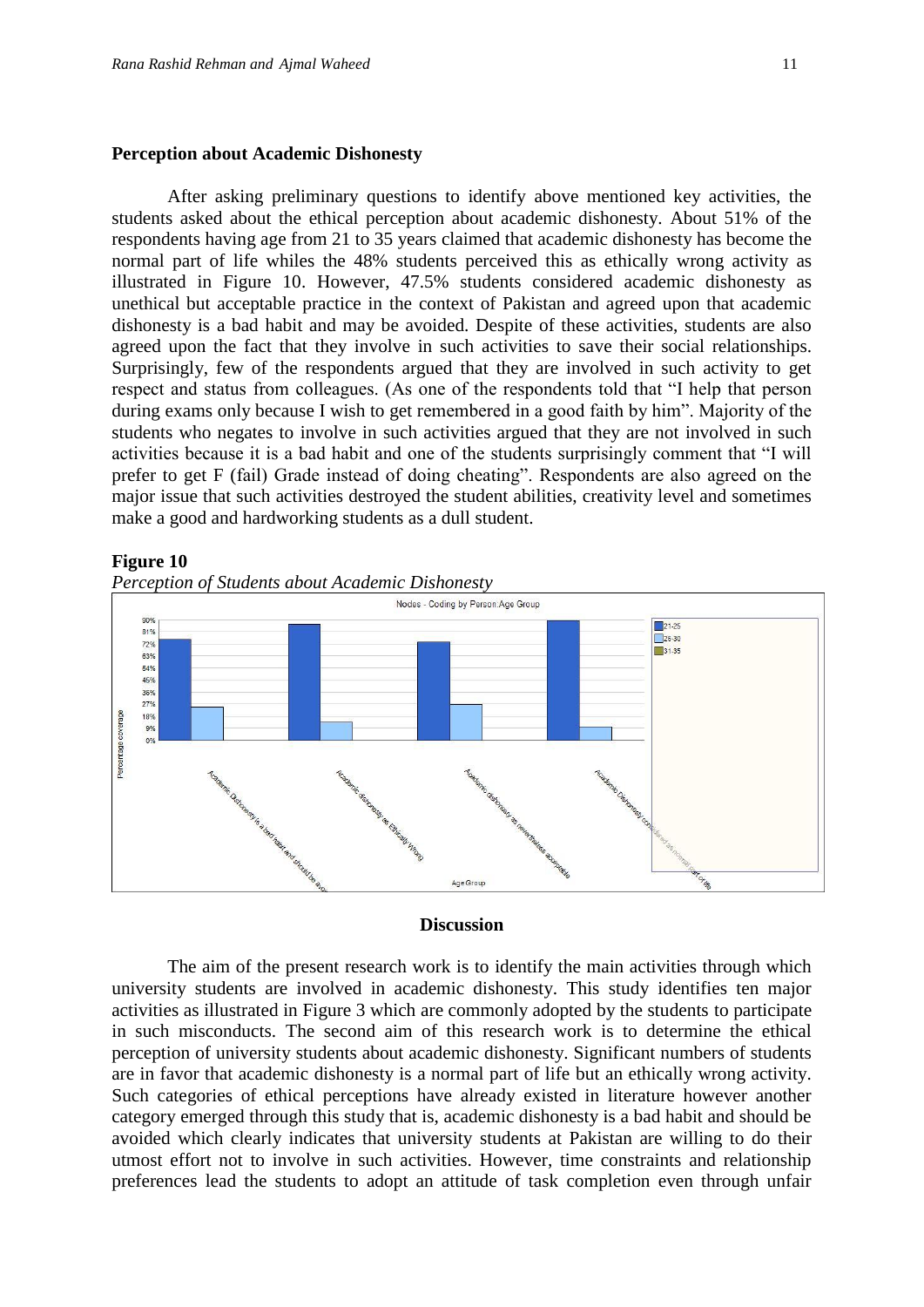means like academic misconducts. Another finding from this study is that usually the students in their early career of research degree (age from 21-25 years) are highly involved in educational misconducts due to less know how about the research areas and starts copying the other author's contents without proper referencing.

#### **Conclusion and Implications**

This research work is conducted to gauge the major activities through which students are mainly involved in academic dishonesty acts. This also throws light on the perception of university students about academic misconducts as majority of the students are in favor that it is bad habit and should be avoided to ensure educational quality at university level. In addition, this will provide guidelines to universities administration and enable them to develop suitable strategies about their approach towards the management of academic dishonesty.

#### **References**

- Baird, J. S. (1980). Current trends in college cheating. *Psychology in the Schools*, *17*(4), 30- 32.
- Drake, C. A. (1941). Why student cheat. *Journal of Higher Education*, *12*, 418-420.
- Golden, R. K. (1960). *What college students think*. Princeton, NJ: D. Van Nostrand.
- Graham, M. A., Monday, J., O' Brien. K., & Steffen. S. (1994). Cheating at small colleges: An examination of student and faculty attitude and behavior. *Journal of College Student Development*, *35*, 255-260.
- Grimes, P. (2004). Dishonesty in academics and business: a cross-cultural evaluation of student attitudes. *Journal of Business Ethics*, *49*, 273-290.
- Hall, T., & Kuth, G. D. (1998). Honor among students: Academic integrity and honor codes at state-assisted universities. *NASPA Journal*, *36(1)*, 2-18.
- Hanks, P. (Ed.) (1979). Collins dictionary of the English language. Glasgow, Scotland: William Collins.
- Harding, T. S. (2001). On the frequency and causes of academic dishonesty among engineering students. *Proceedings 2001 American Society for Engineering Education,*  Washington, DC: ASEE.
- Hughes, C., Julia, M., & McCabe, D. L. (2006). Academic misconduct within higher education in Canada. *The Canadian Journal of Higher Education*, 36(2), 1-21.
- Jendrek, M. P. (1992). Faculty reaction to academic dishonesty. *Journal of College Student Development*, *30*, 401-406.
- Jensen, L. A., Arnett, J. J., Feldman, S. S., & Cauffman, E. (2006). It's wrong, But everybody does it: Academic dishonesty among high school and college students. *Contemporary Educational Psychology*, 27(2), 209-228.
- Lieberman, T. (1995). Plagiarise, plagiarise, plagiarise … only be sure to always call it research. *Columbia Journalism Review*, *34*(2), 21-26.
- McCabe, D., & Trevino, L. (1996). What we know about cheating in college. *Change, January/February*, 29-33.
- Morgan, B., & Thomson, A. (1997). Keele to probe standard of PhDs. *Times Higher Education Supplement,* 1.
- Nazir, M. S., & Aslam, M. S. (2010). Academic dishonesty and perceptions of Pakistani students. *International Journal of Educational Management*, 24(7), 655–668.
- Park, C. (2003). In other (people's) words: Plagiarism by university students--literature and lessons. *Assessment & Evaluation in Higher Education*, *28*(5), 471-488.